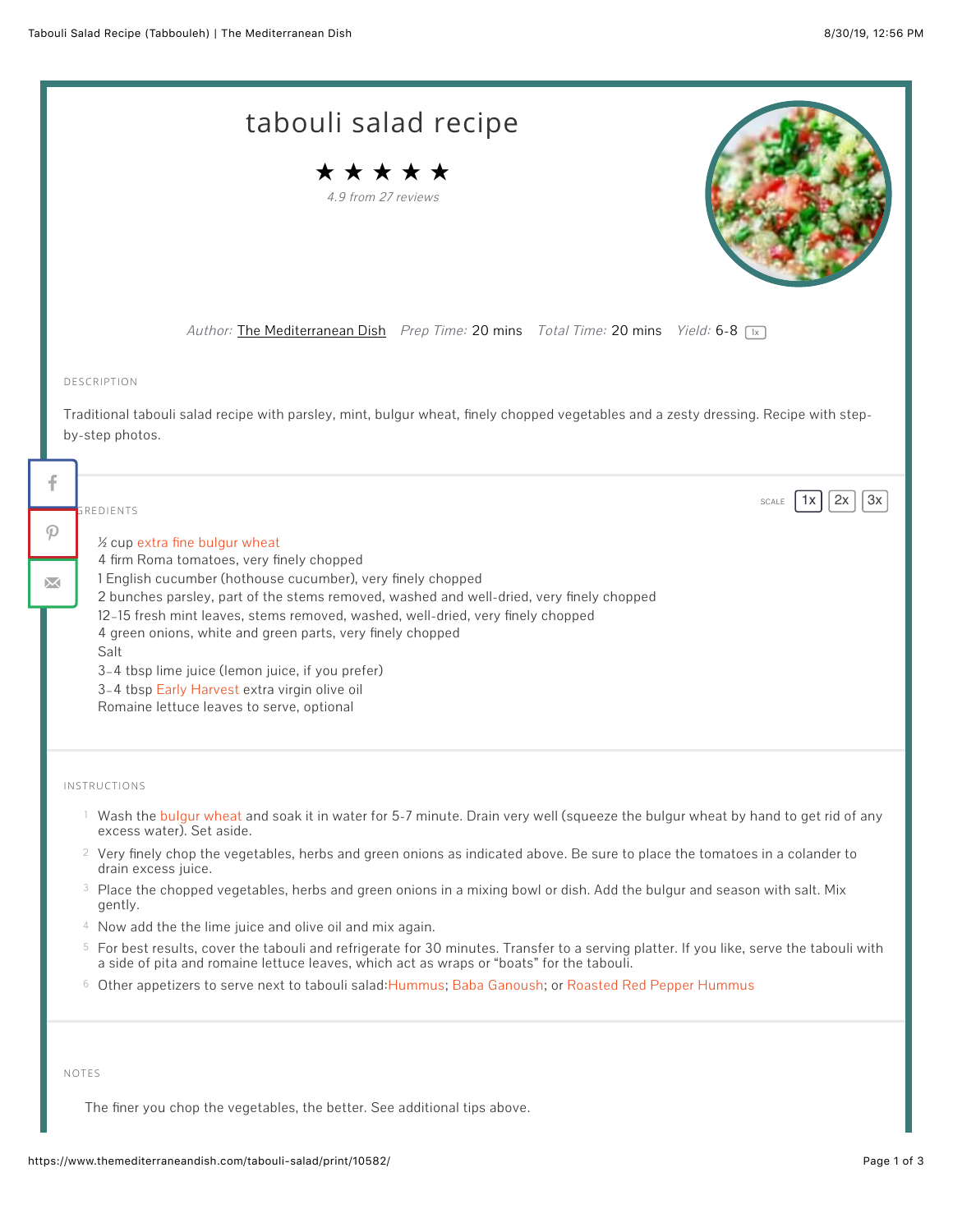To serve a smaller crowd, simply cut the recipe in half.

You can keep tabouli refrigerated in a tight-lid container for 2 days or so. It's important to try and drain some of the juice out before refrigerating leftover tabouli.

Recommended for this Recipe: [Early Harvest](https://www.themediterraneandish.com/product/early-harvest-extra-virgin-olive-oil/) Greek extra virgin olive oil (from organically grown and processed Koroneiki olives)

SAVE! Try our [Greek Olive Oil Bundle!](https://www.themediterraneandish.com/product/extra-virgin-olive-oil-bundle/)



Cuisine: Middle Eastern